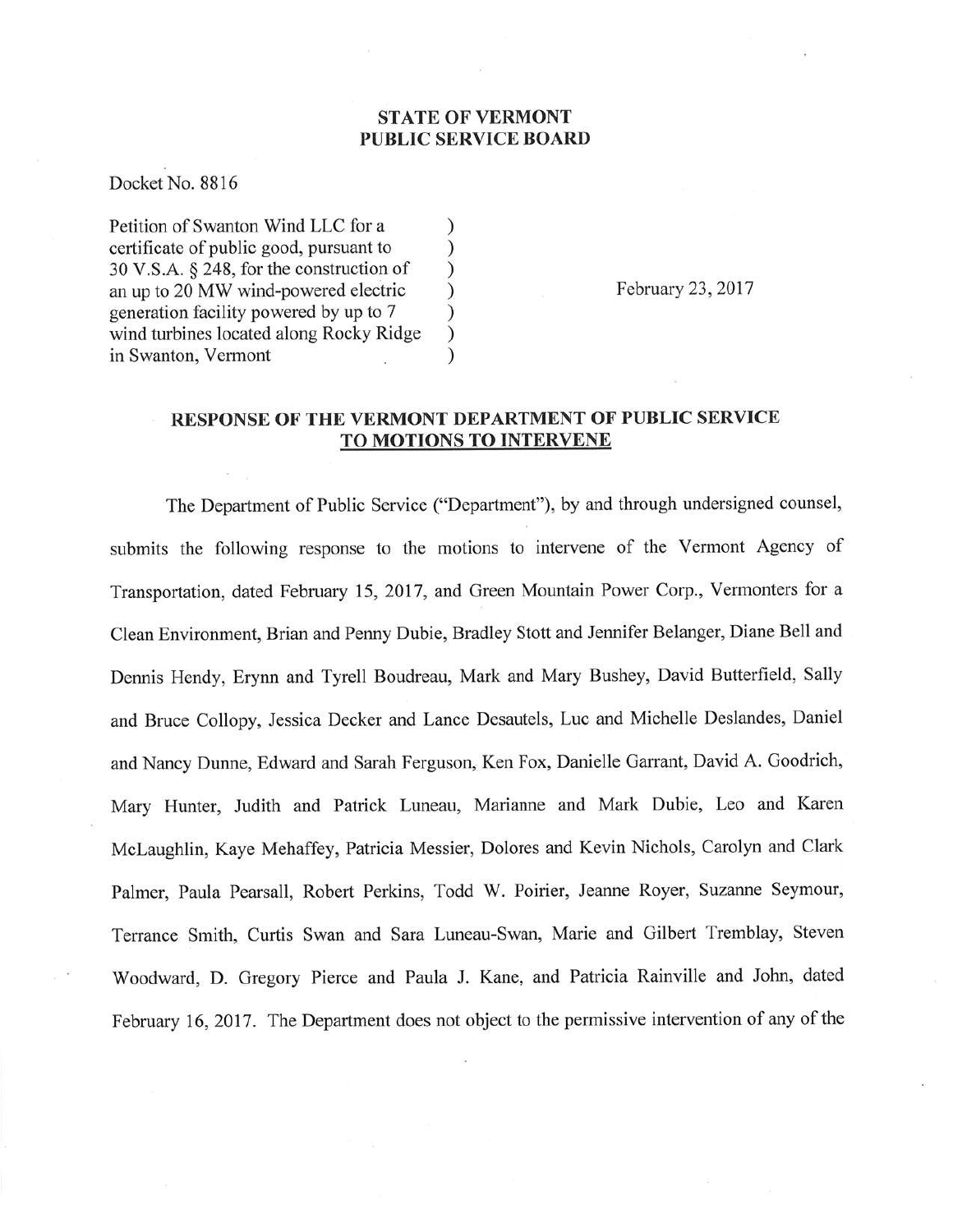agencies, companies, groups, landowners, and individuals, pursuant to Public Service Board ("Board" or "PSB") Rule 2.209(8), in this proceeding.

The movants have each demonstrated a substantial interest that may be adversely affected by the outcome of the proceeding with respect to a number of the criteria enumerated in <sup>30</sup> V.S.A. \$ 248(b). Likewise, the movants appear to have unique interests that may not be adequately protected by other parties. Intervention will not unduly delay the proceeding or otherwise prejudice the interests of existing parties or the public, particularly if the movants' scope of intervention is limited to the issues where each movant has established a substantial interest. A schedule has been established in this proceeding and each movant will take the case as it comes to it.

The Department notes that many of the movants cite concerns about the project's potential impact on individual property values. Many of those same movants also acknowledge that a project's impact on the valuation of a specific property is not within the scope of a  $\S 248$ review. However, the Board has acknowledged that an examination of the overall impact of <sup>a</sup> proposed project on property values is relevant to a determination of whether it will provide an economic benefit to the State and its residents. See Petition of Vermont Green Line Devco, LLC, Docket 8847, Order re: Motions to Intervene, Feb. 23, 2017 at 7 (citing Green Mountain Power Corp., Docket 7628, Order of 9/3/10 at 3, n. 3). Likewise, the Board has granted intervention to individual landowners that "have raised issues related to other impacts on their properties, which implicate the Section 248(b)(5) criteria." *Id.* To the extent that many of the movants raise issues that fall within the  $\S$  248(b)(5) criteria in relationship to their property, the Department recommends that the Board grant intervention with respect to concerns about property value impacts consistent with its reasoning in the very recent Vermont Green Line Devco order.